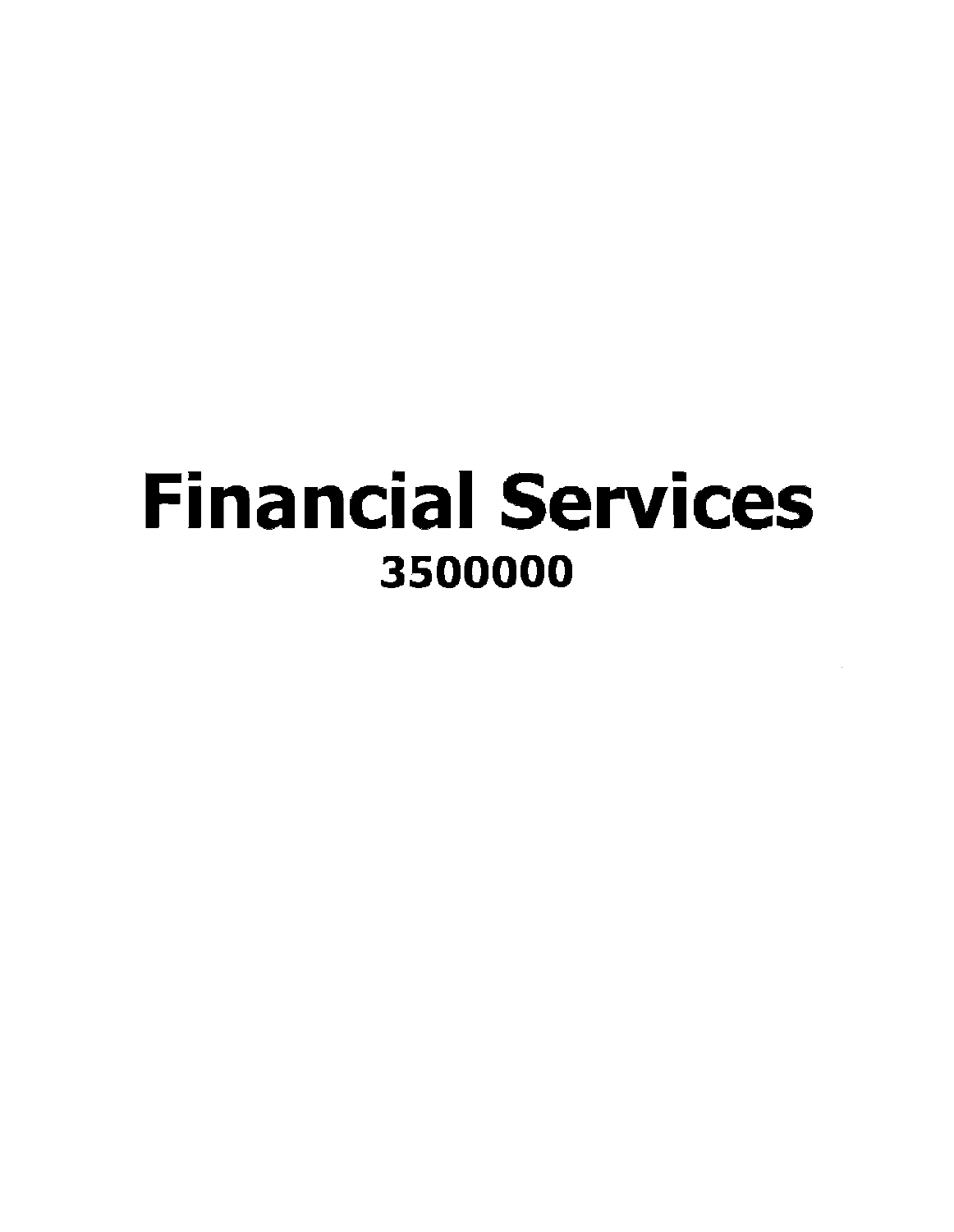# New York State Consultant Services **Contractor's Annual Employment Report**

Report Period: April 1, 2017 to March 31, 2018

| Contracting State Agency Name: Department of Financial Services (DFS)                 |                                  |                                        |                                                    |
|---------------------------------------------------------------------------------------|----------------------------------|----------------------------------------|----------------------------------------------------|
| Contract Number: C000442                                                              |                                  | Agency Business Unit: $\mathcal{DFSO}$ |                                                    |
| Contract Term: 1/7/2016 to 1/6/2018                                                   | Agency Department ID: 350 0000   |                                        |                                                    |
| <b>Contractor Name: Deloitte Consulting</b>                                           |                                  |                                        |                                                    |
| Contractor Address: 39 N. Pearl Street, Albany, NY 12207                              |                                  |                                        |                                                    |
| Description of Services Being Provided: Actuarial Services                            |                                  |                                        |                                                    |
|                                                                                       |                                  |                                        |                                                    |
| Scope of Contract (Choose one that best fits):                                        |                                  |                                        |                                                    |
| Analysis<br>Evaluation                                                                | Research<br>Training             |                                        |                                                    |
| Data Processing<br>Computer Programming                                               |                                  | Other IT consulting                    |                                                    |
| <b>Architect Services</b><br>Engineering<br>Health Services<br>Mental Health Services | $\Box$ Surveying                 | <b>Environmental Services</b>          |                                                    |
|                                                                                       |                                  |                                        |                                                    |
| Accounting<br>Auditing                                                                | $\Box$ Legal<br>$\Box$ Paralegal | ⊠ Other Consulting                     |                                                    |
| <b>Employment Category</b>                                                            | Number of<br><b>Employees</b>    | Number of<br><b>Hours Worked</b>       | <b>Amount Payable</b><br><b>Under the Contract</b> |
| Actuaries                                                                             | 12.00                            | 516.00                                 | \$25,938.75                                        |
|                                                                                       | 0.00                             | 0.00                                   | \$0.00                                             |
|                                                                                       | 0.00                             | 0.00                                   | \$0.00                                             |
|                                                                                       | 0.00                             | 0.00                                   | \$0.00                                             |
|                                                                                       | 0.00                             | 0.00                                   | \$0.00                                             |
|                                                                                       | 0.00                             | 0.00                                   | \$0.00                                             |
|                                                                                       | 0.00                             | 0.00                                   | \$0.00                                             |
|                                                                                       | 0.00                             | 0.00                                   | \$0.00                                             |
|                                                                                       | 0.00                             | 0.00                                   | \$0.00                                             |
|                                                                                       | 0.00                             | 0.00                                   | \$0.00                                             |
|                                                                                       | 0.00                             | 0.00                                   | \$0.00                                             |
|                                                                                       | 0.00                             | 0.00                                   | \$0.00                                             |
|                                                                                       | 0.00                             | 0.00                                   | \$0.00                                             |
| <b>Total this Page</b>                                                                | 12.00                            | 516.00                                 | \$25,938.75                                        |
| <b>Grand Total</b>                                                                    | 12.00                            | 516                                    | \$25,938.75                                        |

Name of person who prepared this report: Connie Rowe Rauhauscr

Title: Client Account Manager *//<sub>1</sub>/11/f* Phone #: 518-424-0885 Title: Client Account Manager<br>Preparer's Signature: | Himdle Hitle<br>Date Prepared: 5/1/2018

(Use additional pages, if necessary) example the control of the Page 1 of 1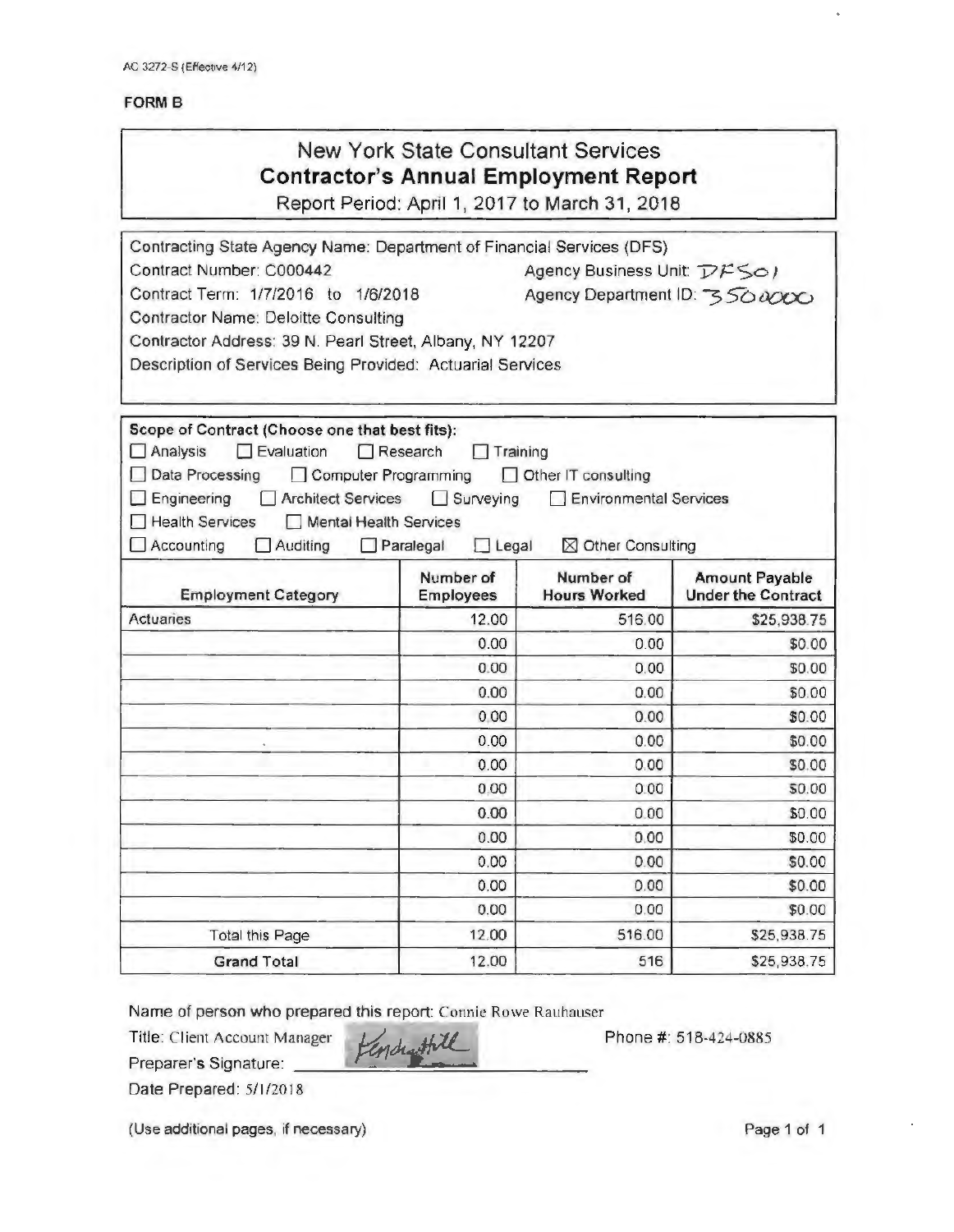OSC Use Only: Reporting Code: Category Code:

## **State Consultant Services** Contractor's Annual Employment Report

Report Period: April 1, 2017 to March 31, 2018

| Contracting State Agency Name: NYS DFS                                       | Agency Code: 3500000 |
|------------------------------------------------------------------------------|----------------------|
| Contract Number: PH66773                                                     |                      |
| Contract Term: 10/01/2012 to 09/30/2018                                      |                      |
| Contractor Name: IIT Inc.                                                    |                      |
| Contractor Address: 6 CORNISH COURT, SUITE 101, HUNTINGTON STATION, NY 11746 |                      |
| Description of Services Being Provided: IT Services                          |                      |

| Scope of Contract (Choose one that best fits):<br>Analysis $\Box$ Evaluation $\Box$ Research $\Box$ Training $\Box$<br>Data Processing $\Box$ Computer Programming $\boxtimes$ Other IT consulting $\Box$<br>Engineering <b>Bullet</b> Architect Services <b>Bullet</b> Surveying <b>Bullet Services Bullet</b> Services <b>Bullet</b> Services <b>Bullet</b> Services <b>Bullet</b> Services <b>Bullet</b> Services <b>Bullet</b> Services <b>Bullet</b> Services <b>Bullet</b> Services <b></b><br>Health Services [ ] Mental Health Services [ ]<br>Accounting $\Box$ Auditing $\Box$ Paralegal $\Box$ Legal $\Box$ Other Consulting $\Box$ |                     |                        |                                      |
|------------------------------------------------------------------------------------------------------------------------------------------------------------------------------------------------------------------------------------------------------------------------------------------------------------------------------------------------------------------------------------------------------------------------------------------------------------------------------------------------------------------------------------------------------------------------------------------------------------------------------------------------|---------------------|------------------------|--------------------------------------|
| Employment Category                                                                                                                                                                                                                                                                                                                                                                                                                                                                                                                                                                                                                            | Number of Employees | Number of Hours Worked | Amount Payable Under<br>the Contract |
| 15-1131.00 Computer Programmers                                                                                                                                                                                                                                                                                                                                                                                                                                                                                                                                                                                                                | 3                   | 4136.25                | 316626.34                            |
|                                                                                                                                                                                                                                                                                                                                                                                                                                                                                                                                                                                                                                                |                     |                        |                                      |
| Total this page                                                                                                                                                                                                                                                                                                                                                                                                                                                                                                                                                                                                                                | 笺                   | 4136.25                | 316626.34                            |
| Grand Total                                                                                                                                                                                                                                                                                                                                                                                                                                                                                                                                                                                                                                    | $\mathcal{L}$       | 4136.25                | 316626.34                            |

| Preparer's Signature www. flot fulit measurement measurement<br>Phone #: 631-254-8600 215<br>Title: Managing Director | Name of person who prepared this report: Dinesh Gulati |  |
|-----------------------------------------------------------------------------------------------------------------------|--------------------------------------------------------|--|
|                                                                                                                       |                                                        |  |
|                                                                                                                       |                                                        |  |
|                                                                                                                       | Date Prepared: 4/17/2018                               |  |

Use additional pages if necessary)

Page 1 of 1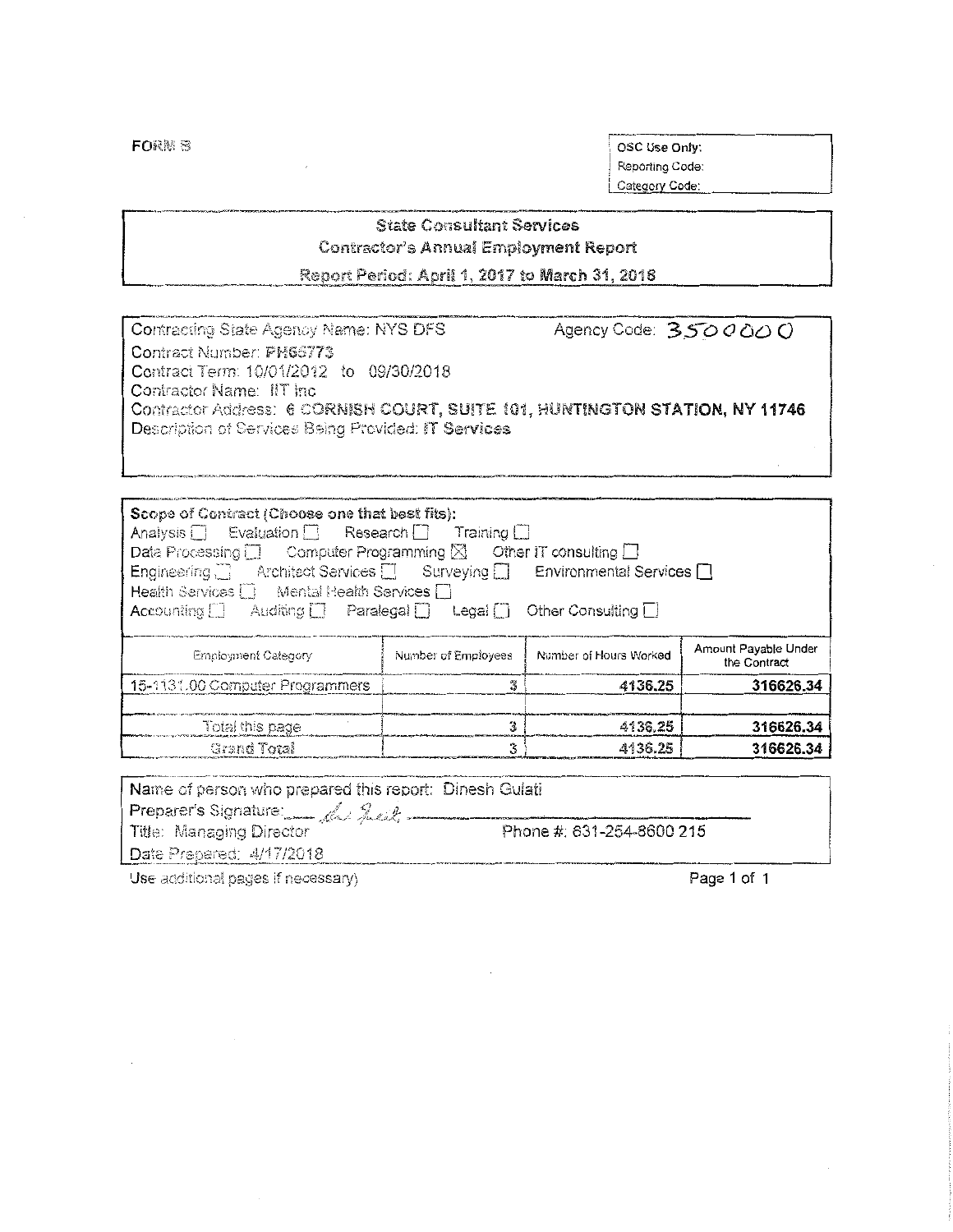### New York State Consultant Services **Contractor's Annual Employment Report**  Report Period: April 1, 2017 to March 31, 2018

| Contracting State Agency Name: I<br>/NYS Department of Financial Services |                               |                                  |                                                    |
|---------------------------------------------------------------------------|-------------------------------|----------------------------------|----------------------------------------------------|
| Contract Number: PH65775                                                  |                               | Agency Business Unit: PFS 01     |                                                    |
| Contract Term: 11/1/2012 to 10/31/2018                                    |                               | Agency Department ID: 350 0000   |                                                    |
| Contractor Name: NTT DATA Inc.                                            |                               |                                  |                                                    |
| Contractor Address: 18 Corporate Woods Blvd.                              |                               |                                  |                                                    |
| Description of Services Being Provided: Consulting Services               |                               |                                  |                                                    |
| Scope of Contract (Choose one that best fits):                            |                               |                                  |                                                    |
| Evaluation<br>Analysis                                                    | Research                      | Training                         |                                                    |
| Data Processing                                                           | Computer Programming          | ⊠Other IT consulting             |                                                    |
| <b>Architect Services</b><br>Engineering                                  | Surveying                     |                                  | <b>Environmental Services</b>                      |
| <b>Health Services</b>                                                    | <b>Mental Health Services</b> |                                  |                                                    |
| Accounting<br>Auditing                                                    | <b>Paralegal</b>              | $\square$ Legal                  | <b>Other Consulting</b>                            |
|                                                                           |                               |                                  |                                                    |
| <b>Employment Category</b>                                                | Number of<br><b>Employees</b> | Number of<br><b>Hours Worked</b> | <b>Amount Payable</b><br><b>Under the Contract</b> |
| <b>Computer Systems</b><br>Engineers/Architects                           | 1                             | 1843.5                           | \$169,141.14                                       |
|                                                                           |                               |                                  |                                                    |
|                                                                           |                               |                                  |                                                    |
|                                                                           |                               |                                  |                                                    |
|                                                                           |                               |                                  |                                                    |
|                                                                           |                               |                                  |                                                    |
|                                                                           |                               |                                  |                                                    |
|                                                                           |                               |                                  |                                                    |
|                                                                           |                               |                                  |                                                    |
|                                                                           |                               |                                  |                                                    |
|                                                                           |                               |                                  |                                                    |
| Total this page                                                           | 1                             | 1843.5                           | \$169,141.14                                       |
| <b>Grand Total</b>                                                        | 1                             | 1843.5                           | \$169,141.14                                       |
| Name of person who prepared this report: Carol Fitzgerald                 |                               |                                  |                                                    |
| Title: Senior Program Manager                                             |                               |                                  | Phone #: (518) 815-2057                            |
| Preparer's Signature: Carollityperal                                      |                               |                                  |                                                    |
| Date Prepared: 4/19/18                                                    |                               |                                  |                                                    |

(Use additional pages, if necessary)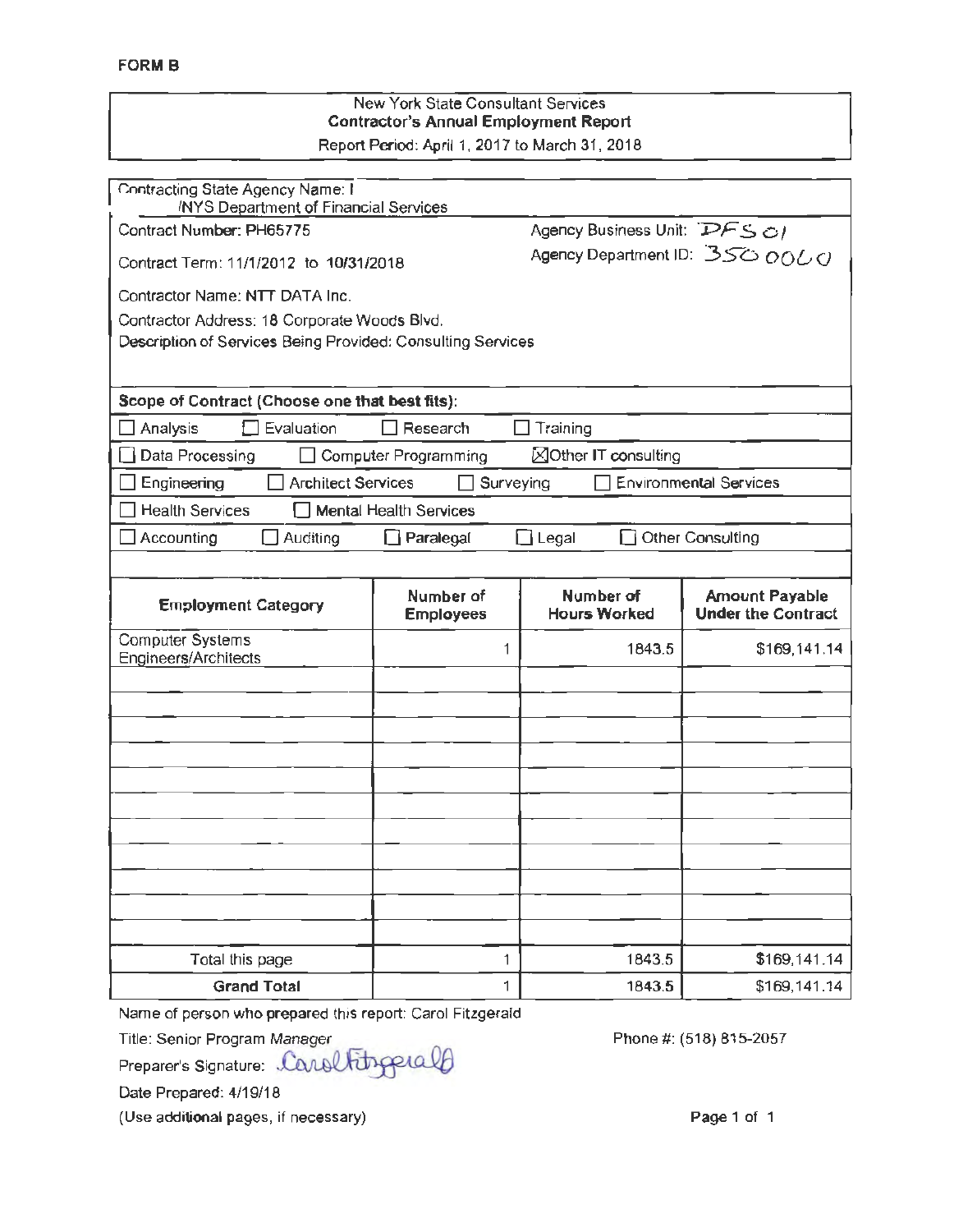# New York State Consultant Services **Contractor's Annual Employment Report**

Report Period: April 1, 2017 to March 31, 2018

| <b>Contracting State Agency Name: NYS Department of Financial Services</b> |                                  |                                         |                                                    |
|----------------------------------------------------------------------------|----------------------------------|-----------------------------------------|----------------------------------------------------|
| Contract Number: PH65776                                                   |                                  | <b>Agency Business Unit:</b>            |                                                    |
| Contract Term: 11/01/2012 to 10/31/2018                                    |                                  | Agency Department ID: 3500000           |                                                    |
| <b>Contractor Name: Knowledge Builders Inc.</b>                            |                                  |                                         |                                                    |
| Contractor Address: 1977 Western Avenue; Ste #1; Albany, NY - 12203        |                                  |                                         |                                                    |
| Description of Services Being Provided: Business Analyst                   |                                  |                                         |                                                    |
|                                                                            |                                  |                                         |                                                    |
|                                                                            |                                  |                                         |                                                    |
| Scope of Contract (Choose one that best fits):                             |                                  |                                         |                                                    |
| $\boxtimes$ Evaluation<br>$\boxtimes$ Analysis                             | $\Box$ Research                  | Training                                |                                                    |
| $\boxtimes$ Data Processing<br>$\boxtimes$ Computer Programming            |                                  | $\Box$ Other IT consulting              |                                                    |
| $\Box$ Engineering<br>$\Box$ Architect Services                            | $\Box$ Surveying                 | Environmental Services                  |                                                    |
| $\exists$ Health Services<br>□ Mental Health Services                      |                                  |                                         |                                                    |
| $\Box$ Accounting<br>Auditing                                              | $\Box$ Paralegal<br>$\Box$ Legal | <b>Other Consulting</b>                 |                                                    |
| <b>Employment Category</b>                                                 | Number of<br><b>Employees</b>    | <b>Number of</b><br><b>Hours Worked</b> | <b>Amount Payable</b><br><b>Under the Contract</b> |
| 15-1121                                                                    | 1                                | 775.50                                  | \$62,621.63                                        |
|                                                                            | 0.00                             | 0.00                                    | \$0.00                                             |
|                                                                            | 0.00                             | 0.00                                    | \$0.00                                             |
|                                                                            | 0.00                             | 0.00                                    | \$0.00                                             |
|                                                                            | 0.00                             | 0.00                                    | \$0.00                                             |
|                                                                            | 0.00                             | 0.00                                    | \$0.00                                             |
|                                                                            | 0.00                             | 0.00                                    | \$0.00                                             |
|                                                                            | 0.00                             | 0.00                                    | \$0.00                                             |
|                                                                            |                                  |                                         |                                                    |
|                                                                            | 0.00                             | 0.00                                    | \$0.00                                             |
|                                                                            | 0.00                             | 0.00                                    | \$0,00                                             |
|                                                                            | 0.00                             | 0.00                                    | \$0.00                                             |
|                                                                            | 0.00                             | 0.00                                    | \$0.00                                             |
|                                                                            | 0.00                             | 0.00                                    | \$0.00                                             |
| Total this Page                                                            | 1                                | 775.50                                  | \$62,621.63                                        |

Name of person who prepared this report: Sanjay Kapalli

Title: Executive Vice President

Phone#: 518-810-7478

Preparer's Signature: ---------

Klanjery

Date Prepared: 04/18/2018

(Use additional pages, if necessary)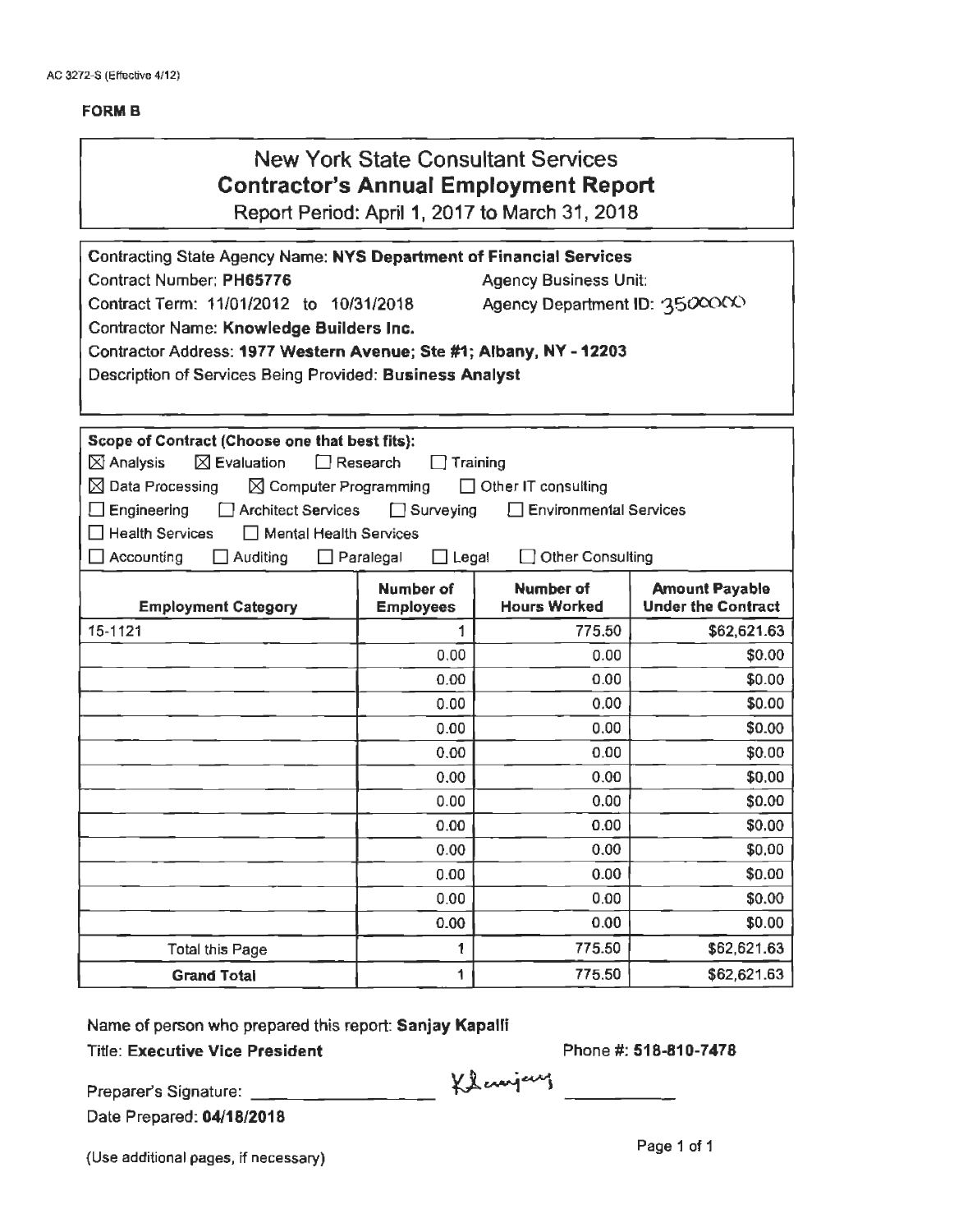# New York State Consultant Services **Contractor's Annual Employment Report**

Report Period: April 1, 2017 to March 31, 2018

| Contracting State Agency Name: NYS Department of Financial Services |                               |                                  |                                                    |
|---------------------------------------------------------------------|-------------------------------|----------------------------------|----------------------------------------------------|
| Contract Number: PH65776                                            |                               | <b>Agency Business Unit:</b>     |                                                    |
| Contract Term: 11/01/2012 to 10/31/2018                             |                               | Agency Department ID: 3500000    |                                                    |
| <b>Contractor Name: Knowledge Builders Inc.</b>                     |                               |                                  |                                                    |
| Contractor Address: 1977 Western Avenue; Ste #1; Albany, NY - 12203 |                               |                                  |                                                    |
| Description of Services Being Provided: Project Manager             |                               |                                  |                                                    |
|                                                                     |                               |                                  |                                                    |
|                                                                     |                               |                                  |                                                    |
| Scope of Contract (Choose one that best fits):                      |                               |                                  |                                                    |
| $\boxtimes$ Analysis<br>$\boxtimes$ Evaluation                      | $\Box$ Research               | Training                         |                                                    |
| $\boxtimes$ Data Processing<br>$\boxtimes$ Computer Programming     |                               | □ Other IT consulting            |                                                    |
| $\Box$ Engineering<br>Architect Services                            | $\Box$ Surveying              | Environmental Services           |                                                    |
| $\Box$ Health Services<br>□ Mental Health Services                  |                               |                                  |                                                    |
| Accounting<br>Auditing                                              | Paralegal<br>Legal            | <b>Other Consulting</b>          |                                                    |
| <b>Employment Category</b>                                          | Number of<br><b>Employees</b> | Number of<br><b>Hours Worked</b> | <b>Amount Payable</b><br><b>Under the Contract</b> |
| 15-1199.09                                                          | 4                             | 5,216.50                         | \$495,150.18                                       |
|                                                                     | 0.00                          | 0.00                             | \$0.00                                             |
|                                                                     | 0.00                          | 0.00                             | \$0.00                                             |
|                                                                     | 0.00                          | 0.00                             | \$0.00                                             |
|                                                                     | 0.00                          | 0.00                             | \$0.00                                             |
|                                                                     | 0.00                          | 0.00                             | \$0.00                                             |
|                                                                     | 0.00                          | 0.00                             | \$0.00                                             |
|                                                                     | 0.00                          | 0.00                             | \$0.00                                             |
|                                                                     | 0.00                          | 0.00                             | \$0.00                                             |
|                                                                     | 0.00                          | 0.00                             | \$0.00                                             |
|                                                                     | 0.00                          | 0.00                             | \$0.00                                             |
|                                                                     | 0.00                          | 0.00                             | \$0.00                                             |
|                                                                     |                               |                                  |                                                    |
|                                                                     | 0.00                          | 0.00                             | \$0.00                                             |
| <b>Total this Page</b>                                              | 4                             | 5,216.50                         | \$495,150.18                                       |

Name of person who prepared this report: Sanjay Kapalli

Title: Executive Vice President

Phone#: 518·810-7478

Preparer's Signature: ---------

Klemjay

Date Prepared: 04/18/2018

(Use additional pages. if necessary)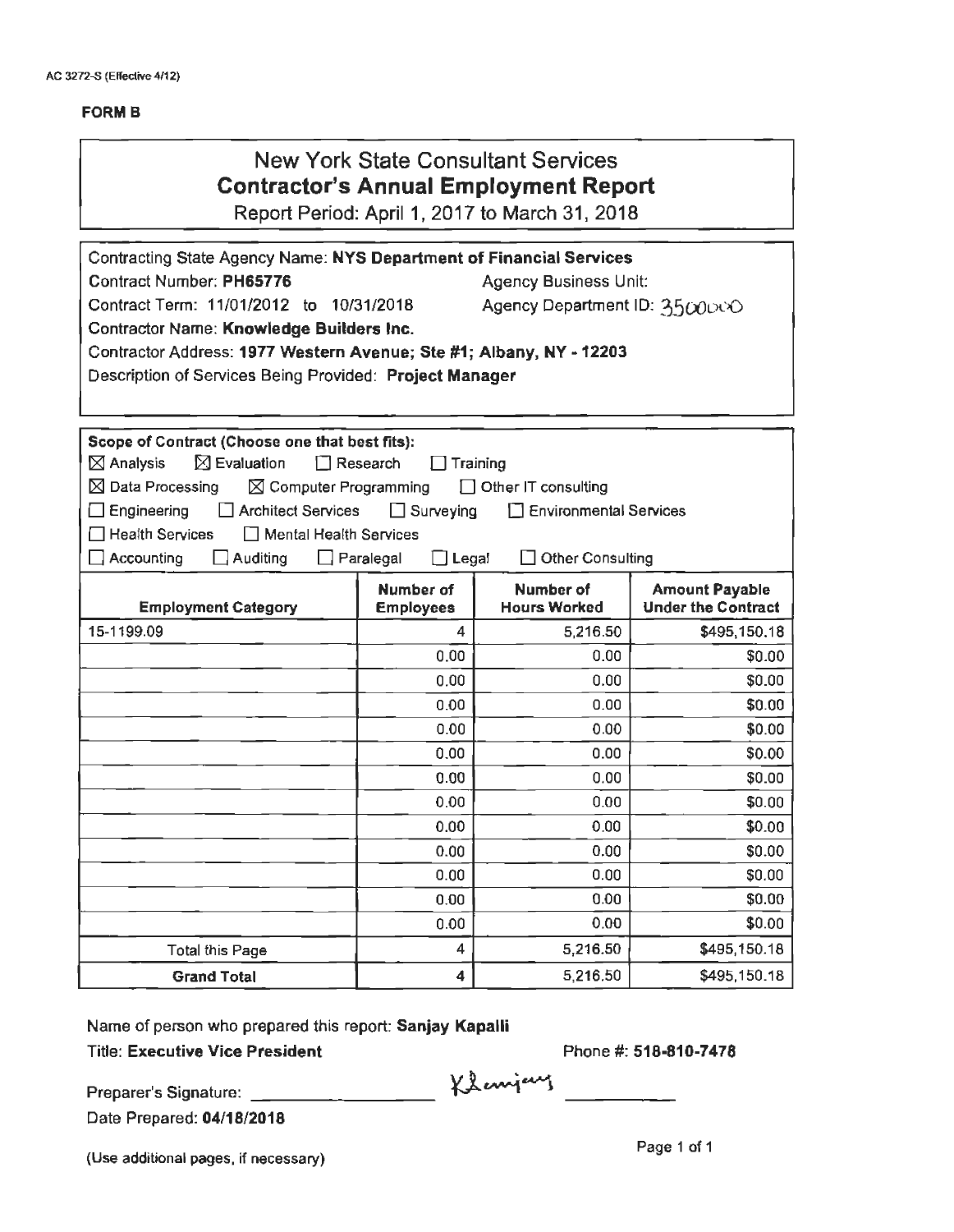OSC Use Only: **Reporting Code:** Category Code:

# **State Consultant Services Contractor's Annual Employment Report**

Report Perlod: April 1, 2017 to March 31, 2018

| Contracting State Agency Name: DFS                                        |  |
|---------------------------------------------------------------------------|--|
| Agency Code: XIXIXIXXIX 3500000                                           |  |
| Contract Number: PR65777/PH65777                                          |  |
| Contract Term: 11 / 01 / 2012 to 10/ 30 / 2018                            |  |
| Contractor Name: Logic House Ltd.                                         |  |
| Contractor Address: 49950 Jefferson Street, Suite 130-391, Indio CA 92201 |  |
| Description of Services Being Provided: Various Hourly Based IT Services  |  |
| Agency Business Unit: unknown Agency Department ID: unknown               |  |
|                                                                           |  |

| Scope of Contract (Choose one that best fits):                           |                                                 |                        |                                      |
|--------------------------------------------------------------------------|-------------------------------------------------|------------------------|--------------------------------------|
| Analysis □ Evaluation □ Research □ Training □                            |                                                 |                        |                                      |
| Data Processing $\Box$ Computer Programming X Other IT consulting $\Box$ |                                                 |                        |                                      |
| Engineering □ Architect Services □ Surveying □ Environmental Services □  |                                                 |                        |                                      |
| Health Services □ Mental Health Services □                               |                                                 |                        |                                      |
| Accounting $\Box$                                                        | Auditing   Paralegal   Legal   Other Consulting |                        |                                      |
| <b>Employment Category</b>                                               | Number of Employees                             | Number of Hours Worked | Amount Payable Under<br>the Contract |
| Computer Programmer                                                      | 2                                               | 531                    | \$43,426                             |
|                                                                          |                                                 |                        |                                      |
|                                                                          |                                                 |                        |                                      |
|                                                                          |                                                 |                        |                                      |
|                                                                          |                                                 |                        |                                      |
|                                                                          |                                                 |                        |                                      |
|                                                                          |                                                 |                        |                                      |
|                                                                          |                                                 |                        |                                      |
|                                                                          |                                                 |                        |                                      |
| Total this page                                                          | 2                                               | 531                    | \$43,426                             |
| <b>Grand Total</b>                                                       | 2                                               | 531                    | \$43,426                             |
|                                                                          |                                                 |                        |                                      |
| Name of person who prepared this report:                                 | Keith A. House                                  |                        |                                      |
| Preparer's Signature: ________                                           |                                                 |                        |                                      |
| Title: Vice President                                                    |                                                 | Phone #: 210 871-2790  |                                      |

Date Prepared: 5 /7/2018

Use additional pages if necessary)

Page 1 of 1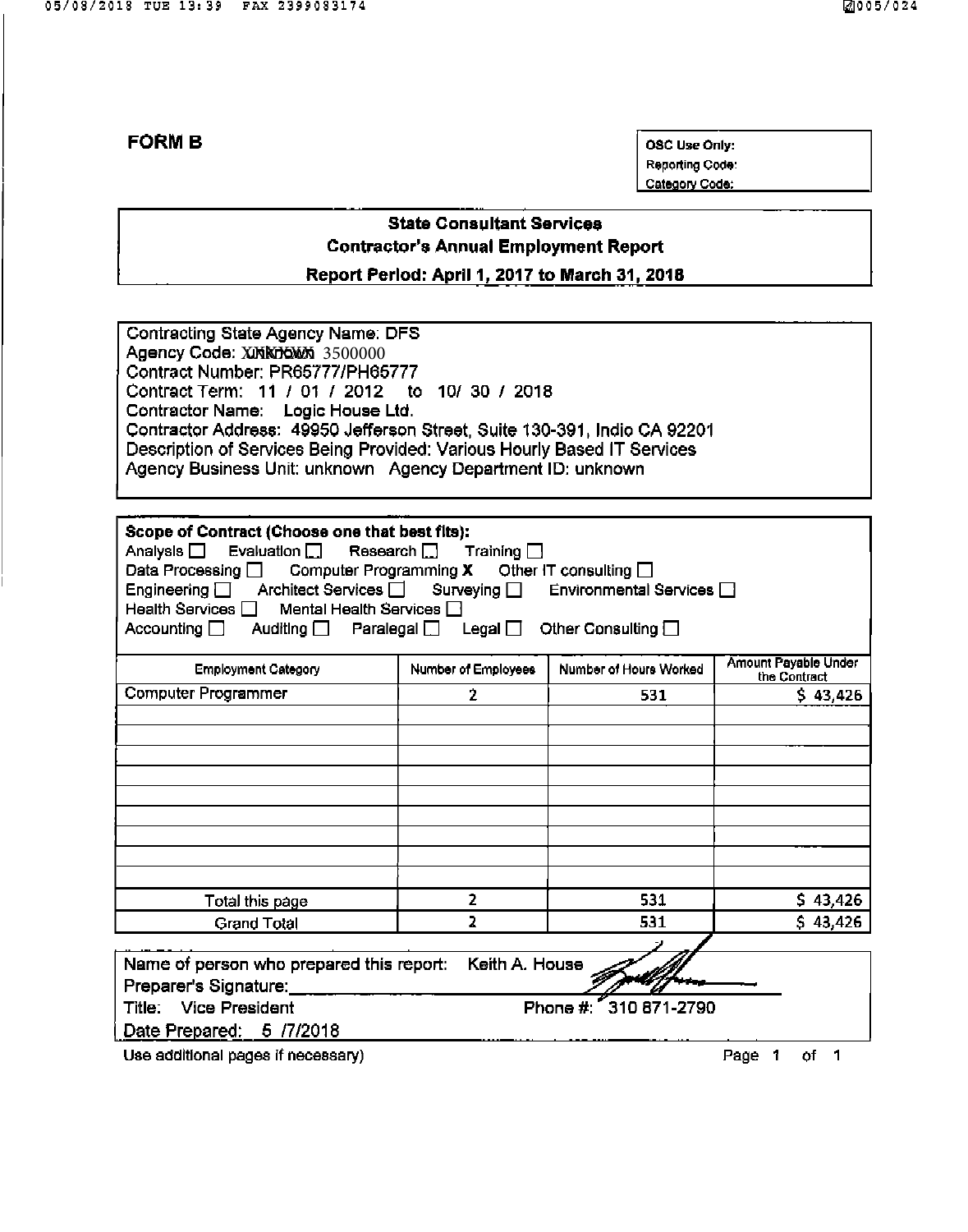|                                                                                                                                                                                                                                                                                                                                                                                                 |                                                                         | <b>New York State Consultant Services</b><br><b>Contractor's Annual Employment Report</b><br>Report Period: April 1, 2017 to March 31, 2018 |                                                    |
|-------------------------------------------------------------------------------------------------------------------------------------------------------------------------------------------------------------------------------------------------------------------------------------------------------------------------------------------------------------------------------------------------|-------------------------------------------------------------------------|---------------------------------------------------------------------------------------------------------------------------------------------|----------------------------------------------------|
| Contracting State Agency Name: Department of Financial Services<br>Contract Number: PH65780<br><b>Agency Business Unit: DFS01</b><br>Contract Term: 11/1/2012 to 10/31/2018<br>Agency Department ID: 3500060<br>Contractor Name: MVP Consulting Plus, Inc.<br>Contractor Address: 435 New Karner Road Albany, NY 12205<br>Description of Services Being Provided: Computer Consulting (Various) |                                                                         |                                                                                                                                             |                                                    |
| Scope of Contract (Choose one that best fits):<br>$\Box$ Evaluation<br>∐ Analysis,<br>□ Data Processing<br>Computer Programming<br>$\Box$ Engineering<br>Architect Services<br>$\Box$ Health Services<br>Mental Health Services<br>$\Box$ Accounting<br>$\Box$ Auditing                                                                                                                         | $\Box$ Research<br>$\Box$ Surveying<br>$\Box$ Paralegal<br>$\Box$ Legal | Training<br>$\boxtimes$ Other IT consulting<br><b>Environmental Services</b><br>Other Consulting                                            |                                                    |
|                                                                                                                                                                                                                                                                                                                                                                                                 | Number of                                                               | Number of                                                                                                                                   |                                                    |
| <b>Employment Category</b>                                                                                                                                                                                                                                                                                                                                                                      | Employees                                                               | <b>Hours Worked</b>                                                                                                                         | <b>Amount Payable</b><br><b>Under the Contract</b> |
| 15-1121.00                                                                                                                                                                                                                                                                                                                                                                                      | 1.00                                                                    | 554.00                                                                                                                                      | \$41,500.15                                        |
|                                                                                                                                                                                                                                                                                                                                                                                                 | 1.00                                                                    | 1,232.00                                                                                                                                    | \$101,516.80                                       |
|                                                                                                                                                                                                                                                                                                                                                                                                 | 1.00                                                                    | 801.50                                                                                                                                      | \$60,793.78                                        |
| 15-1151.00                                                                                                                                                                                                                                                                                                                                                                                      | 2.00                                                                    | 1,938.00                                                                                                                                    | \$142,307.34                                       |
|                                                                                                                                                                                                                                                                                                                                                                                                 | 0.00                                                                    | 0.00                                                                                                                                        | \$0.00                                             |
|                                                                                                                                                                                                                                                                                                                                                                                                 | 0.00                                                                    | 0.00                                                                                                                                        | \$0.00                                             |
|                                                                                                                                                                                                                                                                                                                                                                                                 | 0.00                                                                    | 0.00                                                                                                                                        | \$0.00                                             |
|                                                                                                                                                                                                                                                                                                                                                                                                 | 0.00                                                                    | 0.00                                                                                                                                        | \$0.00                                             |
|                                                                                                                                                                                                                                                                                                                                                                                                 | 0.00                                                                    | 0.00                                                                                                                                        | \$0.00                                             |
|                                                                                                                                                                                                                                                                                                                                                                                                 | 0.00                                                                    | 0.00                                                                                                                                        | \$0.00                                             |
|                                                                                                                                                                                                                                                                                                                                                                                                 | 0.00                                                                    | 0.00                                                                                                                                        | \$0.00                                             |
|                                                                                                                                                                                                                                                                                                                                                                                                 | 0.00                                                                    | 0.00                                                                                                                                        | \$0.00                                             |
|                                                                                                                                                                                                                                                                                                                                                                                                 | 0.00                                                                    | 0.00                                                                                                                                        | \$0.00                                             |
| Total this Page<br><b>Grand Total</b>                                                                                                                                                                                                                                                                                                                                                           | 5.00<br>5.00                                                            | 4,525.50<br>4,525                                                                                                                           | \$346,118.07<br>\$346,118.07                       |

Name of person who prepared this report: Ilakumari N. Patel

Title: CEO CFO

Phone #: 518-218-1700

Preparer's Signature:  $\frac{\sum_{i=1}^{n} \int_{\mathcal{L}} \sum_{i=1}^{n} \sum_{j=1}^{n} \sum_{j=1}^{n} \sum_{j=1}^{n} \sum_{j=1}^{n} \sum_{j=1}^{n} \sum_{j=1}^{n} \sum_{j=1}^{n} \sum_{j=1}^{n} \sum_{j=1}^{n} \sum_{j=1}^{n} \sum_{j=1}^{n} \sum_{j=1}^{n} \sum_{j=1}^{n} \sum_{j=1}^{n} \sum_{j=1}^{n} \sum_{j=1}^{n} \sum_{j=1}^{$ Date Prepared: 4/13/2018

(Use additional pages, if necessary)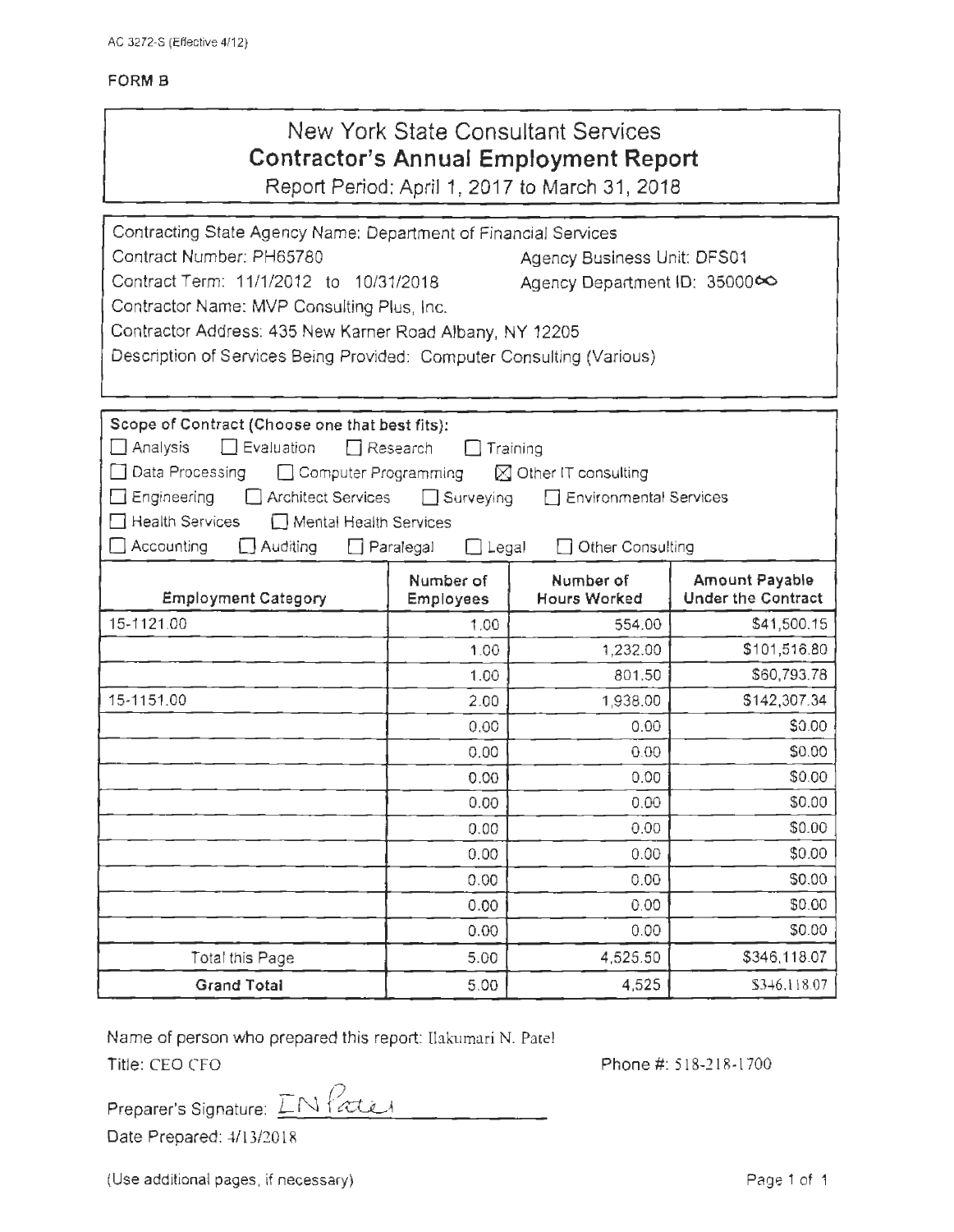|                                                                                                  |                               | <b>New York State Consultant Services</b><br><b>Contractor's Annual Employment Report</b><br>Report Period: April 1, 2017 to March 31, 2018 |                                                    |
|--------------------------------------------------------------------------------------------------|-------------------------------|---------------------------------------------------------------------------------------------------------------------------------------------|----------------------------------------------------|
| Contracting State Agency Name: Department of Financial Services                                  |                               |                                                                                                                                             |                                                    |
| Contract Number: PH 65782                                                                        |                               | <b>Agency Business Unit: DFS01</b>                                                                                                          |                                                    |
| Contract Term: 11/01/2012 to 10/31/2018                                                          |                               | Agency Department ID: 3500000                                                                                                               |                                                    |
| Contractor Name: PSI INTERNATIONAL Inc.                                                          |                               |                                                                                                                                             |                                                    |
| Contractor Address: 11200 Waples Mill Road, Suite 200 Fairfax VA 22030                           |                               |                                                                                                                                             |                                                    |
| Description of Services Being Provided: IT Services                                              |                               |                                                                                                                                             |                                                    |
|                                                                                                  |                               |                                                                                                                                             |                                                    |
|                                                                                                  |                               |                                                                                                                                             |                                                    |
| Scope of Contract (Choose one that best fits):                                                   |                               |                                                                                                                                             |                                                    |
| $\Box$ Analysis<br>$\Box$ Evaluation                                                             | $\Box$ Research               | Training                                                                                                                                    |                                                    |
| □ Data Processing<br>$\Box$ Computer Programming                                                 |                               | $\boxtimes$ Other IT consulting                                                                                                             |                                                    |
| $\Box$ Engineering $\Box$ Architect Services<br>$\Box$ Health Services<br>Mental Health Services | $\Box$ Surveying              | Environmental Services                                                                                                                      |                                                    |
| Accounting<br>Auditing                                                                           | $\Box$ Legal                  | Other Consulting                                                                                                                            |                                                    |
|                                                                                                  | Paralegal                     |                                                                                                                                             |                                                    |
| <b>Employment Category</b>                                                                       | Number of<br><b>Employees</b> | Number of<br><b>Hours Worked</b>                                                                                                            | <b>Amount Payable</b><br><b>Under the Contract</b> |
| Programmer - Expert                                                                              | $\overline{2}$                | 1,621.00                                                                                                                                    | \$126,932.22                                       |
|                                                                                                  |                               |                                                                                                                                             |                                                    |
|                                                                                                  |                               |                                                                                                                                             |                                                    |
|                                                                                                  |                               |                                                                                                                                             |                                                    |
|                                                                                                  |                               |                                                                                                                                             |                                                    |
|                                                                                                  |                               |                                                                                                                                             |                                                    |
|                                                                                                  |                               |                                                                                                                                             |                                                    |
|                                                                                                  |                               |                                                                                                                                             |                                                    |
|                                                                                                  |                               |                                                                                                                                             |                                                    |
|                                                                                                  |                               |                                                                                                                                             |                                                    |
|                                                                                                  |                               |                                                                                                                                             |                                                    |
|                                                                                                  |                               |                                                                                                                                             |                                                    |
|                                                                                                  |                               |                                                                                                                                             |                                                    |
| Total this Page                                                                                  | $\boldsymbol{2}$              | 1,621.00                                                                                                                                    | \$126,932.22                                       |
| <b>Grand Total</b>                                                                               | $\overline{c}$                | 1,621.00                                                                                                                                    | \$126,932.22                                       |

Name of person who prepared this report: Quy Nguyen

Orryny

Title: CONTROLLER

Phone#: 703-621-5855

Preparer's Signature: \_\_\_\_ Date Prepared: 05/8/2018

(Use additional pages, if necessary)